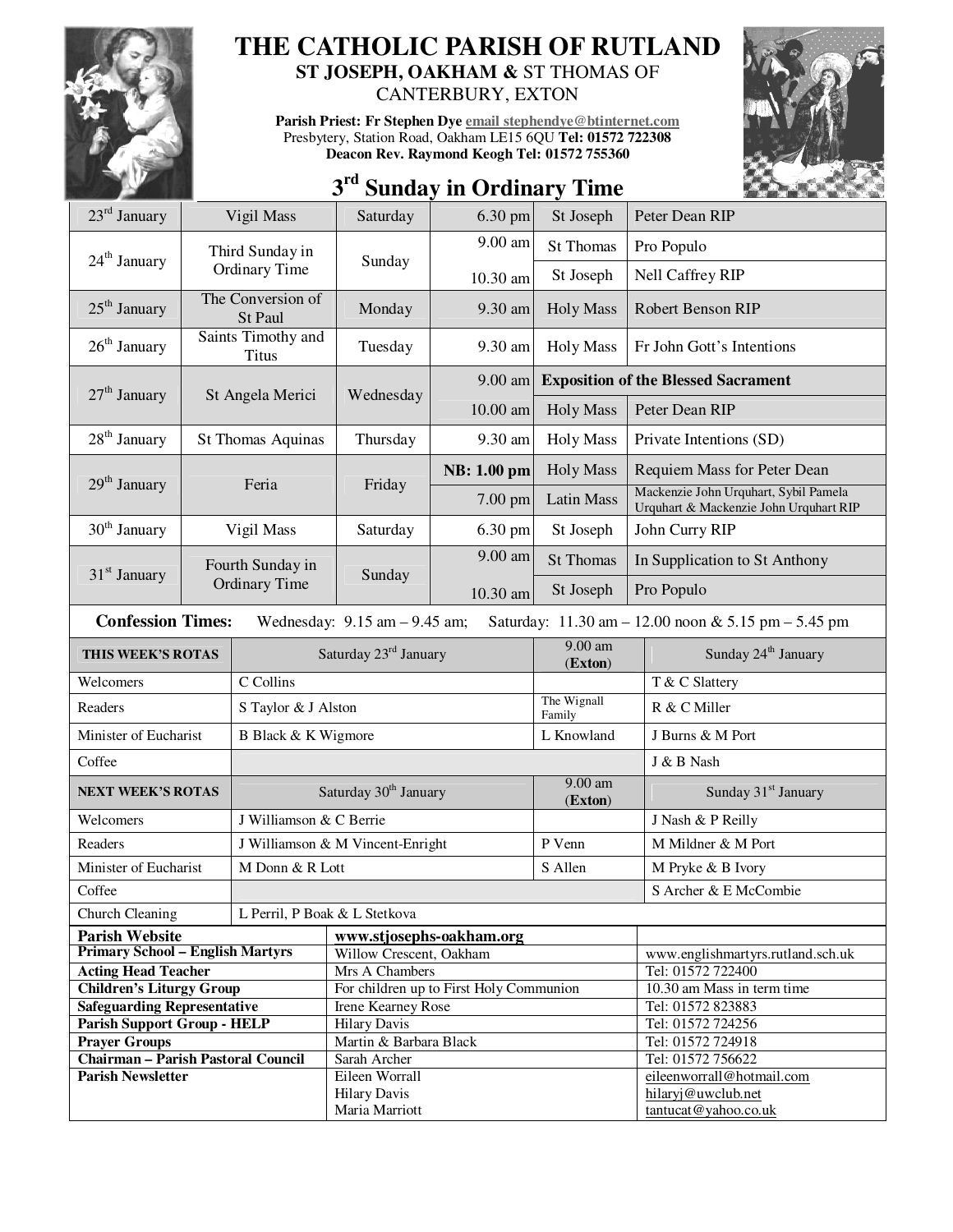**PLEASE PRAY FOR THE FOLLOWING WHO ARE ILL:** *Colleen Lully, Mary Hurst, Bernadette Wilkinson, Pearl Duffy, Mary Crump, Sarah Ennis, Marie-Jeanne Lloyd-Hughes, Eileen Cox, Enid Wootton, Susan Healey, Helen Reilly, Stephen Walters, Christopher Brown, Elizabeth Brown, Maura & Mike Goulding, Philip Quinn, Simon Duncan, Fiona Ruddle, Theresa Thompson, Patricia Slater, Monique Pryke, Tim Maskell, John O'Brien, Elisabeth Simpson, Claire Smith, Peter Tookey, Bill Hiscocks, Sharon Larkworthy, Mark Smith, Tim White, Helena Woolford, Megan Owens, Veronica Wands, Robert Johnstone, Monica Holt, Tricia Brophy, Michael Rimmer, John Rhodes, Elizabeth Fay, Myra Smith, Mike Ellis, Yvonne Trevor, Virginia Barwell, Raymond Barwell, Cindy & Graham*

## **Anniversaries**

*Ann Brown, Florence Firth, Michael Farrissey, Marian Kotomski, John Malone, Di Diemer, Peter O'Neill, Margaret Schofield, Norah Tiel, Mary Carter, James Kearney, George Perry, William Marles, Henry Bell & Maurice Turner* 

| <b>Last Week's Collection</b><br>£217.17<br>Loose Plate<br>£133.75<br>Envelopes<br>S/O<br>£540.00<br>£890.92<br>Totals<br>Don't forget to join us for                                                                                                                                                                                                                                                                                                                                                                                             | <b>The Year of Mercy</b> announced by Pope Francis began officially on 8 <sup>th</sup> December 2015 and<br>continues until 20 <sup>th</sup> November 2016. His intention is that the "balm of mercy" should reach<br>everyone and that this would be a sign that the Kingdom of God is present in our midst. As<br>well as an opportunity for our own spiritual growth, it is also a time to reflect upon the<br>corporal and spiritual works of mercy, i.e. our love in action.<br>There is a Diocesan website: www.bemerciful.co.uk which will be a hub for events and<br>activities during the year. Bishop Patrick would like each parish and each school to reflect<br>upon what they are already doing through the lens of mercy and then undertake one further |  |  |  |  |  |  |
|---------------------------------------------------------------------------------------------------------------------------------------------------------------------------------------------------------------------------------------------------------------------------------------------------------------------------------------------------------------------------------------------------------------------------------------------------------------------------------------------------------------------------------------------------|------------------------------------------------------------------------------------------------------------------------------------------------------------------------------------------------------------------------------------------------------------------------------------------------------------------------------------------------------------------------------------------------------------------------------------------------------------------------------------------------------------------------------------------------------------------------------------------------------------------------------------------------------------------------------------------------------------------------------------------------------------------------|--|--|--|--|--|--|
| Coffee after Mass<br>on Wednesday and                                                                                                                                                                                                                                                                                                                                                                                                                                                                                                             | act of mercy.                                                                                                                                                                                                                                                                                                                                                                                                                                                                                                                                                                                                                                                                                                                                                          |  |  |  |  |  |  |
| Sunday.                                                                                                                                                                                                                                                                                                                                                                                                                                                                                                                                           | <b>The Seven Spiritual Works of Mercy</b><br><b>The Seven Corporal Works of Mercy</b>                                                                                                                                                                                                                                                                                                                                                                                                                                                                                                                                                                                                                                                                                  |  |  |  |  |  |  |
| <b>Sunday Masses at Uppingham</b> in the                                                                                                                                                                                                                                                                                                                                                                                                                                                                                                          | Counselling the doubtful<br>1. Feeding the Hungry<br>1.                                                                                                                                                                                                                                                                                                                                                                                                                                                                                                                                                                                                                                                                                                                |  |  |  |  |  |  |
| School Chapel at 12.15 pm:                                                                                                                                                                                                                                                                                                                                                                                                                                                                                                                        | 2.<br>Instructing the ignorant<br>2. Giving drink to the thirsty<br>Caring about sinners<br>3. Clothing the naked<br>3.                                                                                                                                                                                                                                                                                                                                                                                                                                                                                                                                                                                                                                                |  |  |  |  |  |  |
| 7 <sup>th</sup> February                                                                                                                                                                                                                                                                                                                                                                                                                                                                                                                          | Comforting the afflicted<br>4. Welcoming the stranger<br>4.                                                                                                                                                                                                                                                                                                                                                                                                                                                                                                                                                                                                                                                                                                            |  |  |  |  |  |  |
| 6 <sup>th</sup> March                                                                                                                                                                                                                                                                                                                                                                                                                                                                                                                             | Forgiving offences<br>5.<br>5. Visiting the sick                                                                                                                                                                                                                                                                                                                                                                                                                                                                                                                                                                                                                                                                                                                       |  |  |  |  |  |  |
| $15th$ May<br>$12^{th}$ June                                                                                                                                                                                                                                                                                                                                                                                                                                                                                                                      | Bearing wrongs patiently<br>Visiting the imprisoned<br>6.<br>6.                                                                                                                                                                                                                                                                                                                                                                                                                                                                                                                                                                                                                                                                                                        |  |  |  |  |  |  |
|                                                                                                                                                                                                                                                                                                                                                                                                                                                                                                                                                   | Praying for the living and the dead<br>7. Burying the dead<br>7.                                                                                                                                                                                                                                                                                                                                                                                                                                                                                                                                                                                                                                                                                                       |  |  |  |  |  |  |
| Mothers' Prayers next meet on Tuesday 26 <sup>th</sup> January at 5 Old Brewery Court,<br>The Requiem Mass for Peter Dean will be celebrated in St<br>Joseph's on Friday 29 <sup>th</sup> January at 1.00 pm.<br>Somerby, LE14 2QA. All welcome. Lorraine: 01664 452117.                                                                                                                                                                                                                                                                          |                                                                                                                                                                                                                                                                                                                                                                                                                                                                                                                                                                                                                                                                                                                                                                        |  |  |  |  |  |  |
| Cafod Recycling Great news! Cafod are now recycling any old broken costume jewellery, odd earrings, snapped chains etc., any bits of gold or<br>silver, any old broken watches and any old or new UK or foreign notes. Please pop in the recycling Cafod box in the porch if you have anything.<br>Many thanks.                                                                                                                                                                                                                                   |                                                                                                                                                                                                                                                                                                                                                                                                                                                                                                                                                                                                                                                                                                                                                                        |  |  |  |  |  |  |
| <b>The Governors at English Martyrs Catholic Voluntary</b><br>Academy, Oakham, are seeking to appoint a classroom teacher<br>(KS1 or 2) from April / September 2016 (MPS). Applications are<br>invited from both experienced teachers and NQT's. For more<br>information, please visit eTeach or contact Jennifer Iden on 01572<br>722400 or office@englishmartyrs.rutland.sch.uk                                                                                                                                                                 | Rutland Ladies Social Group This friendly group meet here at St.<br>Joseph's on the last Saturday of the month, from 2.00 pm to 4.00 pm. It<br>is aimed at ladies who live on their own and who might like to meet<br>others in the same situation. This month there will be a Bring and Buy<br>sale and afternoon tea. If you would like some more information, please<br>contact Joan Burns on 01572 771444, or just turn up for 2.00 pm on $30th$<br>January.                                                                                                                                                                                                                                                                                                       |  |  |  |  |  |  |
| Our sincere condolences to the family and friends of Patsy McCarthy who died last week. Patsy and her family only recently moved to<br>Barleythorpe. Please remember her in your prayers. Eternal rest grant unto her O Lord and let perpetual light shine upon her. May she rest in<br>peace. Patsy's Requiem Mass will be celebrated in St Joseph's on Thursday 4 <sup>th</sup> February at 2.00 pm.<br>Also please pray for Vivien Panter who recently died in Luton and will be buried in Exton Cemetery on Tuesday 26 <sup>th</sup> January. |                                                                                                                                                                                                                                                                                                                                                                                                                                                                                                                                                                                                                                                                                                                                                                        |  |  |  |  |  |  |
| <b>Churches Together in Oakham Prayer Breakfast</b> for Christian<br>Unity Week takes place on Saturday $23^{rd}$ January at 8.30 a.m. in the<br>Victoria Hall. All welcome.                                                                                                                                                                                                                                                                                                                                                                      | <b>Covenant Service for Christian Unity at Oakham Methodist</b><br>Church takes place on Sunday 24 <sup>th</sup> January at 6.00 pm. All<br>welcome.                                                                                                                                                                                                                                                                                                                                                                                                                                                                                                                                                                                                                   |  |  |  |  |  |  |
| Churches Together in Oakham Lent Course - The Psalms - Prayers for Today's Church: The participants on the 5 session course on CD are Fr<br>Timothy Radcliffe (a Dominican Friar), Rev John Bell (Iona Community), Rev Prebendary Rose Hudson -Wilkins (Chaplain to Speaker of the<br>House of Commons) and Rev Jane Leach (Principal of Wesley House). If you would like to join the course, please sign up on the sheet in the<br>porch by 7 <sup>th</sup> February at the latest. The courses begin on Monday 15th February.                   |                                                                                                                                                                                                                                                                                                                                                                                                                                                                                                                                                                                                                                                                                                                                                                        |  |  |  |  |  |  |
| Station Road Please note that all vehicles will be prohibited from proceeding along Station Road between its junction with Church Street and its<br>junction with Kilburn Road. Traffic from Kilburn road to Church Street is unaffected. The duration of the one way closure is from 25 <sup>th</sup> January<br>until mid-May. Access to the Church will be via the Kilburn Road end of Station Road only. Full details can be found on a notice in the Church<br>porch.                                                                        |                                                                                                                                                                                                                                                                                                                                                                                                                                                                                                                                                                                                                                                                                                                                                                        |  |  |  |  |  |  |
| Any cheques made out to the Parish should read St. Joseph's RCP. Thank you.<br><b>Please note:</b>                                                                                                                                                                                                                                                                                                                                                                                                                                                |                                                                                                                                                                                                                                                                                                                                                                                                                                                                                                                                                                                                                                                                                                                                                                        |  |  |  |  |  |  |
| perso to all evenigitors this weekend                                                                                                                                                                                                                                                                                                                                                                                                                                                                                                             |                                                                                                                                                                                                                                                                                                                                                                                                                                                                                                                                                                                                                                                                                                                                                                        |  |  |  |  |  |  |

*A very warm welcome to all our visitors this weekend*